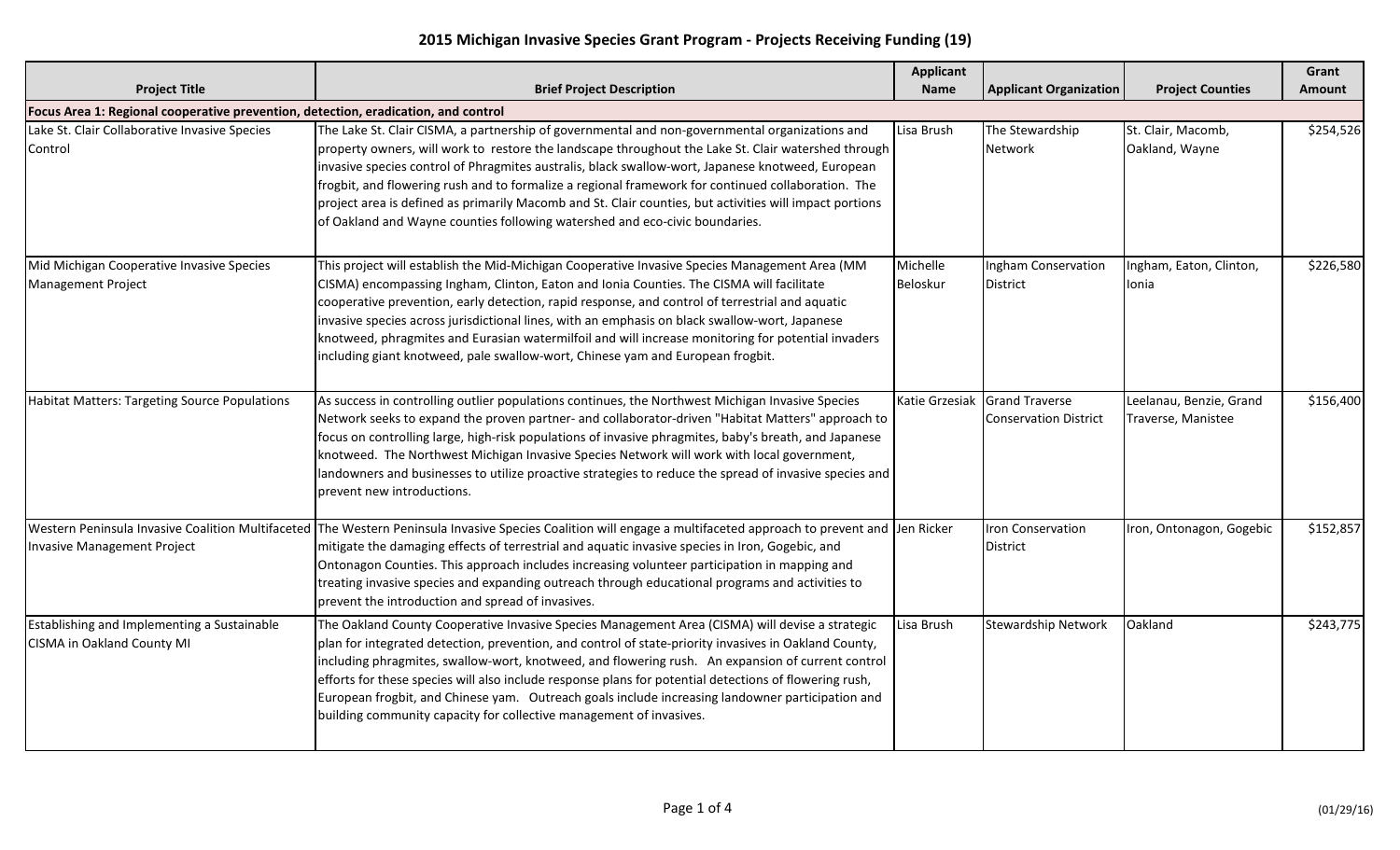| <b>Project Title</b>                                                               | <b>Brief Project Description</b>                                                                                                                                                                                                                                                                                                                                                                                                                                                                                                                                                    | <b>Applicant</b><br><b>Name</b> | <b>Applicant Organization</b>                            | <b>Project Counties</b>                                                                                   | Grant<br>Amount |
|------------------------------------------------------------------------------------|-------------------------------------------------------------------------------------------------------------------------------------------------------------------------------------------------------------------------------------------------------------------------------------------------------------------------------------------------------------------------------------------------------------------------------------------------------------------------------------------------------------------------------------------------------------------------------------|---------------------------------|----------------------------------------------------------|-----------------------------------------------------------------------------------------------------------|-----------------|
| SW x SW Corner CISMA Tackles Invasive Species:<br><b>Education to Eradication</b>  | The SW x SW Corner CISMA, representing Berrien, Cass and Van Buren counties, will develop a<br>strategic plan for control and eradication of priority species, including phragmites, black and pale<br>swallow-wort, Japanese and giant knotweed, European frogbit, flowering rush and Chinese yam. A<br>trained strike team of staff and volunteers will document, map and treat both terrestrial and aquatic<br>invasive species. Outreach efforts will provide public and private land owners and managers with<br>tools to identify and prevent invasive species.               | AJ Brucks                       | <b>District</b>                                          | Van Buren Conservation Berrien, Cass, Van Buren                                                           | \$292,353       |
| Formation of the Barry, Calhoun, & Kalamazoo<br>Counties (BCK) CISMA               | The Barry, Calhoun, Kalamazoo (BCK) CISMA will develop a comprehensive, strategic, and long-term<br>approach to manage invasive species including invasive phragmites, black and pale swallow-wort,<br>Japanese and giant knotweed, European frogbit, flowering rush, and Chinese yam. A strike team will<br>survey and verify high-priority areas and use their results to create a comprehensive GIS database to<br>prioritize, implement, and monitor treatments. Outreach efforts will raise citizen awareness and<br>encourage involvement in detection and monitoring.        | Sarah Reding                    | Kalamazoo Nature<br>Center                               | Barry, Calhoun, Kalamazoo                                                                                 | \$276,846       |
|                                                                                    | Focus Area 2: Integrated and novel approaches for managing aquatic and terrestrial species emphasizing biocontrol                                                                                                                                                                                                                                                                                                                                                                                                                                                                   |                                 |                                                          |                                                                                                           |                 |
| Novel approaches to European frogbit detection<br>and management                   | Novel approaches to European frogbit detection and management will advance efforts to detect and Shane Lishawa Loyola University of<br>control European frogbit by: 1) scientifically evaluating novel control approaches in Great Lakes<br>wetlands, and 2) developing reliable, cost-effective methods to remotely detect frogbit using high-<br>resolution drone imagery, a time-series of multispectral satellite images, newly developed analytical<br>techniques and ground-truthing.                                                                                         |                                 | Chicago                                                  | Chippewa                                                                                                  | \$283,510       |
| Focus Area 3: Implementing high priority projects for terrestrial invasive species |                                                                                                                                                                                                                                                                                                                                                                                                                                                                                                                                                                                     |                                 |                                                          |                                                                                                           |                 |
| Feral Swine in Michigan                                                            | Developing an Effective Lethal Control Strategy for This project will employ field surveys, radio-telemetry, behavioral patterning, winter aerial surveys,<br>and environmental DNA to detect feral swine within a core area in Arenac, Bay, Midland and Gladwin Duffiney<br>Counties. The focus will be on refining detection and removal techniques in the core area and then<br>adapting these techniques to identify and prioritize areas for statewide removal.                                                                                                                | Anthony                         | <b>USDA Wildlife Services</b>                            | Midland, Gladwin, Arenac,<br>Bay                                                                          | \$250,000       |
| Slowing and Preventing Oak Wilt                                                    | Slowing and Preventing Oak Wilt will focus on local eradication of satellite populations, with<br>subsequent prevention efforts in areas of Manistee, Mason, Lake, Leelanau, Grand Traverse, Benzie,<br>Osceola, Mecosta, Wexford, and Missaukee counties. A key step in prevention is educating citizens<br>regarding the no-cut season for oak, methods of oak-wilt movement, and the impact of oak wilt on<br>forest resources. Emphasis is also placed on forging long-term partnerships to sustain organizational<br>capacity and implement treatment practices in perpetuity. |                                 | Susan Spencer   Manistee Conservation<br><b>District</b> | Manistee, Benzie, Grand<br>Traverse, Wexford, Lake,<br>Mason, Missaukee,<br>Osceola, Leelanau,<br>Mecosta | \$115,025       |
| Focus Area 4: Prevention of new invaders through outreach and education            |                                                                                                                                                                                                                                                                                                                                                                                                                                                                                                                                                                                     |                                 |                                                          |                                                                                                           |                 |
| RIPPLE: Statewide Education about Invasives in<br>Aquarium and Pond Trade          | The project will implement the new Reduce Invasive Pet and PLant Escapes (RIPPLE) statewide<br>outreach campaign to prevent introduction of aquatic invasive species via the aquarium and pond<br>trades. Through various media, RIPPLE educates hobbyists, retailers, and organizations about<br>containment and disposal of potentially invasive organisms.                                                                                                                                                                                                                       | Jo Lattimore                    | Michigan State<br>University                             | Statewide                                                                                                 | \$138,314       |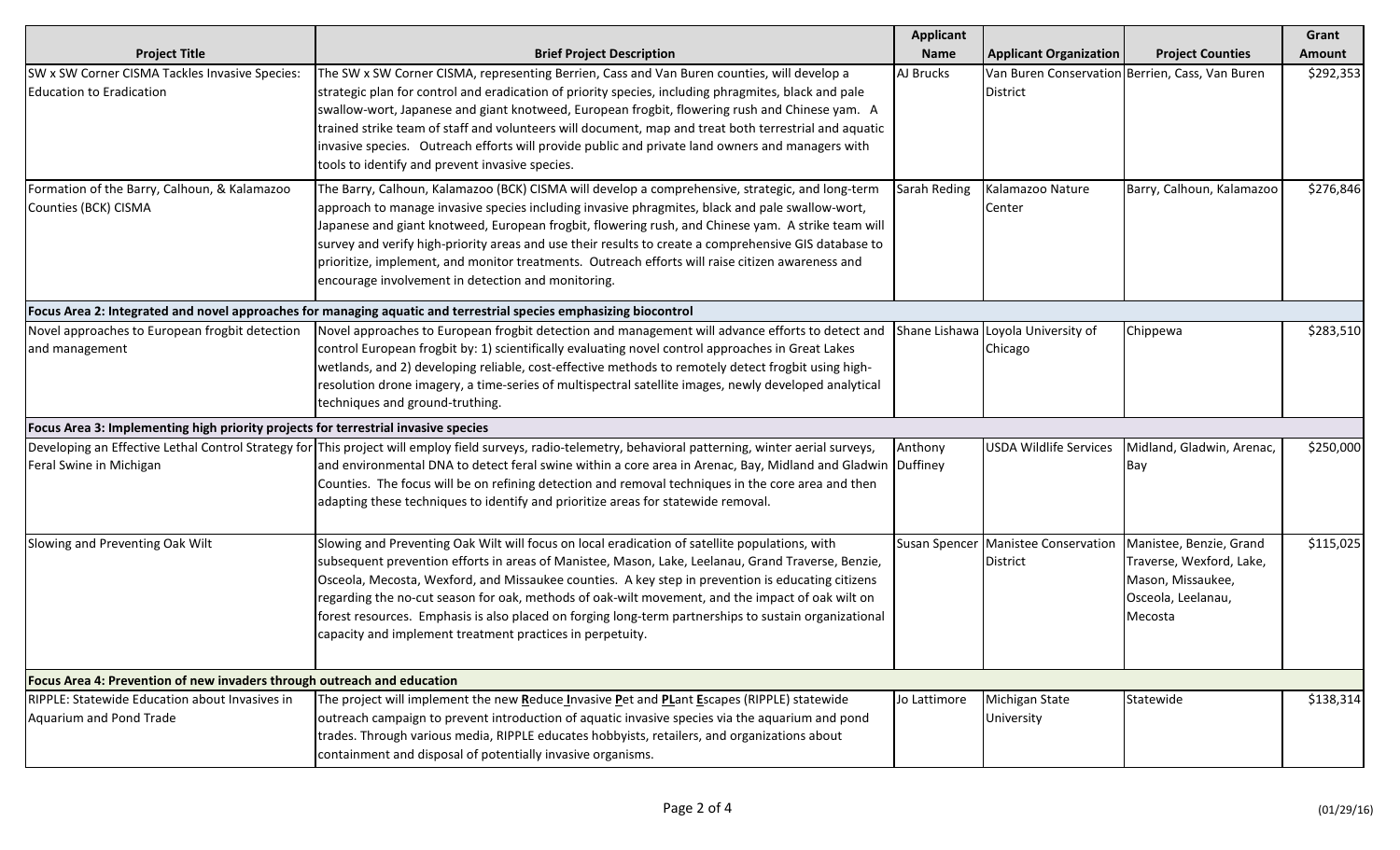|                                                                                                                                                                                    |                                                                                                                                                                                                                                                                                                                                                                                                                                                                                                                                                                                                                            | Applicant          |                                                                           |                                             | Grant     |
|------------------------------------------------------------------------------------------------------------------------------------------------------------------------------------|----------------------------------------------------------------------------------------------------------------------------------------------------------------------------------------------------------------------------------------------------------------------------------------------------------------------------------------------------------------------------------------------------------------------------------------------------------------------------------------------------------------------------------------------------------------------------------------------------------------------------|--------------------|---------------------------------------------------------------------------|---------------------------------------------|-----------|
| <b>Project Title</b>                                                                                                                                                               | <b>Brief Project Description</b>                                                                                                                                                                                                                                                                                                                                                                                                                                                                                                                                                                                           | <b>Name</b>        | <b>Applicant Organization</b>                                             | <b>Project Counties</b>                     | Amount    |
| Education and Outreach for the Nursery and<br>Landscape Industry, Natural Shoreline<br>Professionals, Gardeners and the General Public                                             | This effort focuses on preventing the spread of invasive plant species through education and outreach Amy<br>to the nursery and landscape industry; national shoreline professionals; master gardeners, gardeners   Frankmann<br>and consumers. Materials will be used at industry conferences, natural shoreline training classes,<br>MSU Extension programming, posted on websites, promoted to gardening groups, and distributed at<br>home and garden shows.                                                                                                                                                           |                    | Michigan Nursery and<br>Landscape Organization                            | Statewide                                   | \$39,431  |
| Pathways of Spread                                                                                                                                                                 | Pathways of Spread will reduce recreational and vehicular transport of invasive species in Lake,<br>Mason, Missaukee, Osceola, and Wexford counties targeting lake and river recreationists, ORV trail<br>users, and county road commissions. Boot-brush stations and educational signage will be installed at<br>motorized trail heads to promote equipment cleaning. The pilot program will survey and treat<br>invasives on this portion of the North Country Trail and coordinate with road commissions to map<br>and treat invasive species along roadways.                                                           | Vicki Sawicki      | <b>Wexford Conservation</b><br>District/North Country<br><b>CISMA</b>     | Lake, Mason, Missaukee,<br>Osceola, Wexford | \$158,338 |
| Reduce Oak Wilt with Collaborative Education                                                                                                                                       | The Arboriculture Society of Michigan will spearhead an oak wilt education campaign that includes K- Annie Kruise<br>12 education modules encouraging citizen science, conferences and field demonstrations for<br>professionals and a centralized website useful to multiple audiences. The campaign will focus on oak<br>wilt identification and prevention to increase detection, reporting and disease management. Grant<br>funds will support tree tissue analysis and technical support to assist private sector tree professionals<br>with oak wilt detection and reporting.                                        |                    | Arboriculture Society of Statewide<br>Michigan                            |                                             | \$115,000 |
| Focus Area 5: Invasive phragmites management and site restoration in coastal wetland areas                                                                                         |                                                                                                                                                                                                                                                                                                                                                                                                                                                                                                                                                                                                                            |                    |                                                                           |                                             |           |
| Upper Peninsula Phragmites Coalition                                                                                                                                               | The Upper Peninsula Phragmites Coalition will build on current work to control phragmites on 600<br>acres in the Upper Peninsula, including areas along the Great Lakes shoreline as well as outlier<br>populations in remote locations. In addition, the coalition will identify and train stewardship groups<br>that will be able to sustain control efforts through maintenance activities after funding has ended.                                                                                                                                                                                                     | Darcy<br>Rutkowski | <b>Upper Peninsula</b><br><b>Resource Conservation</b><br>and Development | Entire Upper Peninsula                      | \$210,282 |
| Restoration of Inner Saginaw Bay Coastal<br>Ecosystems and Community Socio-Cultural<br>Connections through Phragmites Treatment,<br>Control, and Sustainable Long-Term Eradication | The project will treat and control invasive Phragmites on 725 acres of Saginaw Bay shoreline with an<br>integrated, adaptive, long-term monitoring system for the purpose of restoring coastal wetlands and<br>native shore lands to their natural conditions and re-establishing socio-cultural connections between<br>community residents and the Saginaw Bay.                                                                                                                                                                                                                                                           | Laura Ogar         | <b>Bay County</b>                                                         | Arenac, Bay, Tuscola                        | \$346,398 |
| Comprehensive Invasive Phragmites Management<br>Planning                                                                                                                           | The goal of the Comprehensive Invasive Phragmites Management Planning project is to develop a<br>regional, long-term strategic plan for management and restoration of Phragmites-infested coastal<br>wetlands and other shoreline habitats in the Saginaw Bay area. The plan integrates modeling, remote Chavez<br>sensing, land conservation practices and field monitoring. Strategies will be tailored to site conditions<br>for initial treatments and also determine future monitoring and treatment intervals and quantify<br>costs. Project results and tools will be shared with the larger restoration community. | Laura<br>Bourgeau- | Michigan Tech<br>University                                               | Arenac, Bay, Tuscola,<br>Huron              | \$203,177 |